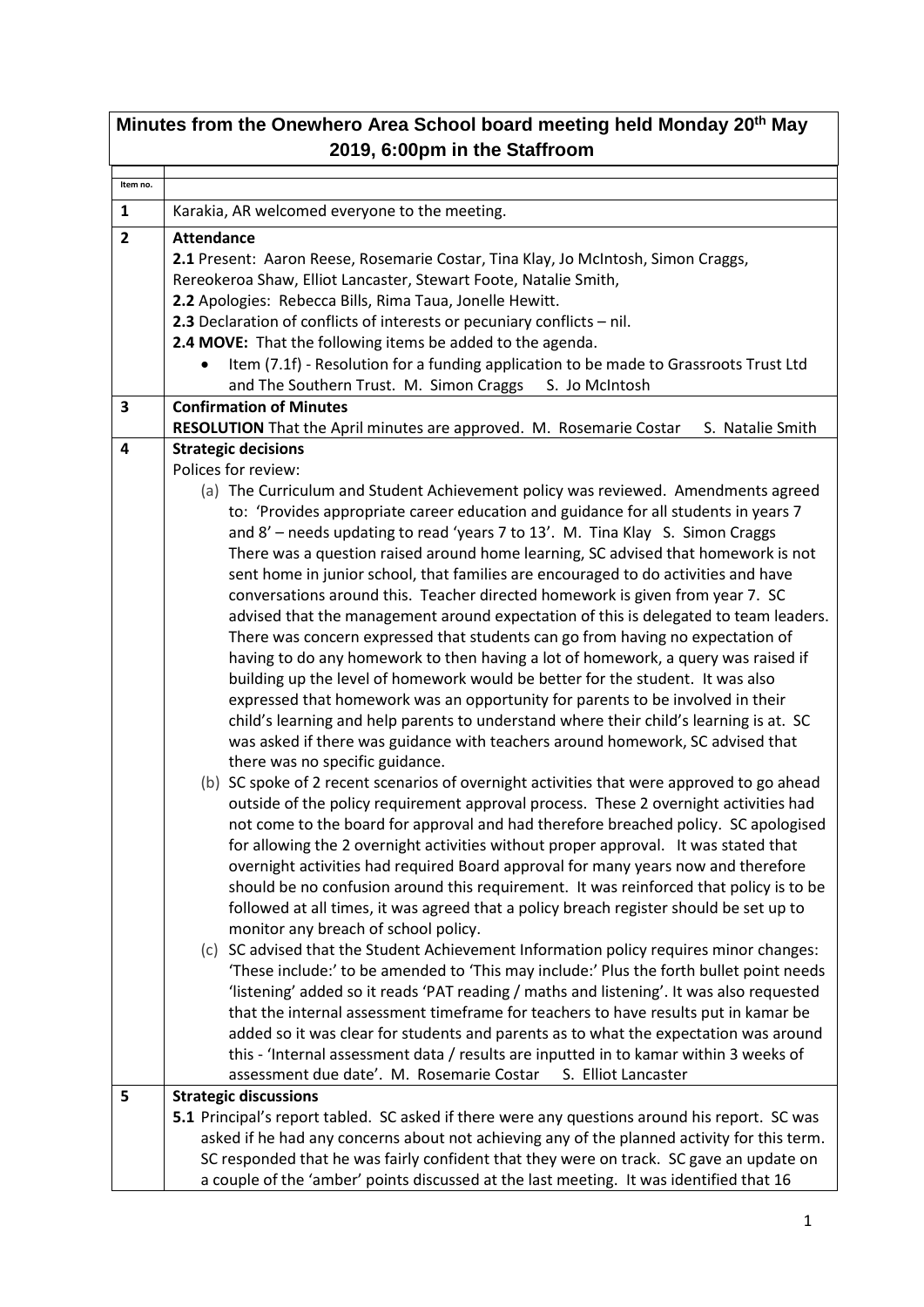|   | points in the plan needed to be finalised this term. SC spoke of the SLT planning day that       |
|---|--------------------------------------------------------------------------------------------------|
|   | had taken place the week before and half of that day was looking at the annual plan. It          |
|   | was highlighted that there were only 6.5 weeks left to complete the actions due.                 |
|   | Clarification was asked around what 'rubic' was, SC provided an explanation. There was a         |
|   | lengthy discussion about Wellbeing and what the desired result was. A question was               |
|   | asked if staff understood teaching of wellbeing, SC responded yes - there were varying           |
|   | levels of understanding and competence. There was a discussion around the professional           |
|   | development day (teacher only day on 17 <sup>th</sup> June) which is scheduled for Wellbeing, SC |
|   | advised that the Board are welcome to attend. SC also reminded everyone about the                |
|   | Community Wellbeing evening being held at school tomorrow evening. Clarification was             |
|   | asked around the 'Review of Achievement Policy document to include Wellbeing' and                |
|   |                                                                                                  |
|   | 'Creation of Wellbeing Policy document initiated'. It was clarified that it was also built in    |
|   | to teachers KPIs (goals). There was a discussion around if the Board was going to have           |
|   | direction in the development of the policy, did the Board think this is something that           |
|   | needed to be done. SC advised that the gap had been identified, agreeing that policy was         |
|   | the Boards domain. There was a discussion about what sort of content the policy would            |
|   | include. The question was asked given where the school was currently at with                     |
|   | professional development of Wellbeing and the direction of Wellbeing, was the school             |
|   | ready for a governance overview, SC responded that he felt if it was put in to high level        |
|   | docs, this would help get everyone on board. There was general agreeance that there was          |
|   | a need to be careful to ensure it doesn't counter other policies or create confusion. There      |
|   | was a brief discussion around Tikanga and building staff capability around this.                 |
| 6 | <b>Monitoring and Review</b>                                                                     |
|   | 6.1 Policies for Assurance:                                                                      |
|   | (a) The Abuse Recognition and Reporting policy was assured. SC noted that the Chair is           |
|   | to be informed whenever a report is made.                                                        |
|   | (b) SC assured the Digital Technology and Cybersafety policy. A question was raised as to        |
|   | how a person (assuming it was a student) was able to cast an inappropriate video on a            |
|   | yr 5/6 class screen. This and a subsequent incident were talked through. It was asked            |
|   | what actions were taken by the school the first time it happened to prevent it                   |
|   | happening again and why had it happened a second time. RC acknowledged the                       |
|   | teachers quick response to minimise what the kids saw and protect them. There was                |
|   | a discussion around notifying parents and timing of doing this in a scenario like this. It       |
|   | was agreed that 2 keys points were identified as a result of this scenario: (1) Work is          |
|   | required on security and procedures when introducing new technology in to school,                |
|   | (2) Management of communication to parents.                                                      |
|   | 6.2 April Financial reporting - the finance committee advised they had met to review             |
|   | reporting prior to the meeting. SC advised that the school was entitled to a rebate for having   |
|   | own septic and water solutions, the rebate can be claimed from MOE. It was advised that          |
|   | there would be a budget amendment in July, this was clarified as reallocating some costs not     |
|   | extending the budget. RESOLUTION That the April 2019 financial report be accepted. M.            |
|   | Rosemarie Costar S. Rereokeroa Shaw                                                              |
|   |                                                                                                  |
|   | 6.3 Whanau update – RS handed out invites and a proposal for the Matariki awards /               |
|   | celebration and talked through how the evening would run. Proposed costs were also               |
|   | detailed, final cost to be confirmed once engraving of trophy cost is factored in.               |
|   | 6.4 School House update - TK advised that Credit Control on Call had been engaged to take        |
|   | over the management of the school houses. TK explained there were some forms to be               |
|   | finalised and sent off to Credit Control and then this will take effect immediately. TK will be  |
|   | notifying the tenants of the change and Credit Control will make contact with tenants shortly.   |
|   | 6.5 Health & Safety Reporting was tabled. A question was raised around the impetigo              |
|   | outbreak detailed in the report and SC was asked if the school had met all policy                |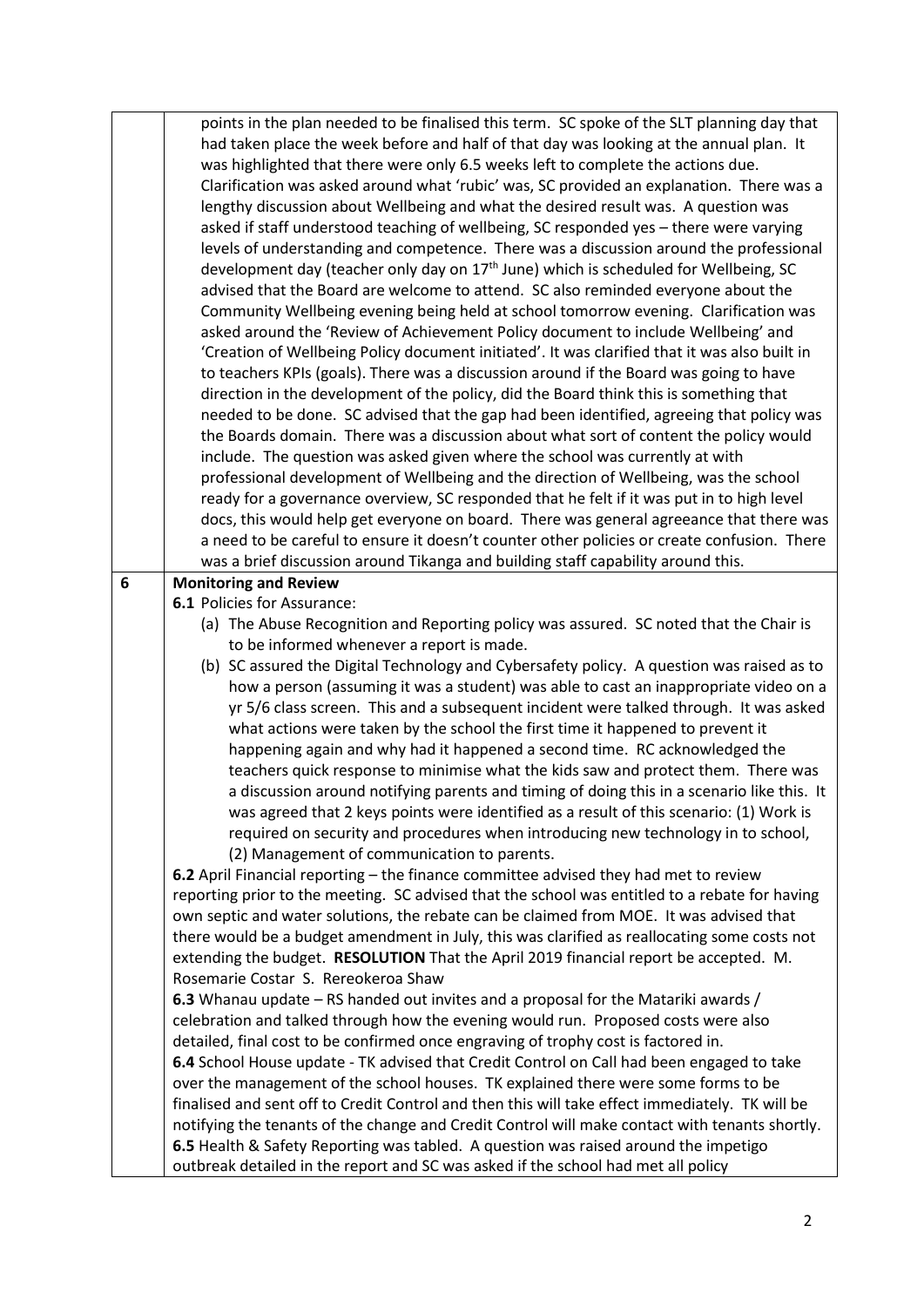|                | requirements. SC talked through what had been put in place. SC spoke briefly around the          |  |  |
|----------------|--------------------------------------------------------------------------------------------------|--|--|
|                | Lockdown drills. A question was raised around the drill being carried out earlier in the year as |  |  |
|                | opposed to half way through the year, this needs to be considered in annual schedule. There      |  |  |
|                | was a discussion around when it's appropriate that visitors are signing in and out at reception  |  |  |
|                | when on school grounds. It was highlighted that it was a mandatory requirement for all           |  |  |
|                | contractors to signing in and out when on school property. Things that are required to           |  |  |
|                | happen at the next H&S meeting were discussed. MINUTE The Boards expectation from this           |  |  |
|                | point on is that the new monthly reporting template is to be used and it is a requirement for    |  |  |
|                | all committee members, if present at school, to attend the monthly H&S meetings.                 |  |  |
|                | RESOLUTION That the Health & Safety reporting be received. M. Tina Klay<br>S. Natalie Smith      |  |  |
| $\overline{7}$ | <b>BOT Administration</b>                                                                        |  |  |
|                | 7.1 General.                                                                                     |  |  |
|                | (a) SC summarised the communication survey results. There was a discussion around                |  |  |
|                | this. TK shared what she and SC would be working on in terms of a communication                  |  |  |
|                | plan and what this would include. This would give definition of who does what and                |  |  |
|                | when in terms of communicating depending on type of scenario.                                    |  |  |
|                | (b) <b>RESOLUTION:</b> As per email correspondence sent on $6th$ May, the Board approve          |  |  |
|                | \$4,006.60 to be used from the capital expenditure budget to enable the purchase of              |  |  |
|                | mathematics resources as per the proposal provided by Rebecca Bills. M. Rosemarie                |  |  |
|                | Costar S. Jo McIntosh                                                                            |  |  |
|                | (c) SC talked through the provisional 2018 school leaver qualification data received from        |  |  |
|                | MOE. SC advised that the school needed to focus on and raise level 2 numbers. There              |  |  |
|                | was a brief discussion around this. It was observed that there was only 1 male leaving           |  |  |
|                | with university entrance.                                                                        |  |  |
|                | (d) SC requested approval to write to MOE (re the closure of school last Monday due to           |  |  |
|                | power outage) to request a reduction in the required number of half days. This                   |  |  |
|                | request was approved. M. Aaron Reese S. Natalie Smith                                            |  |  |
|                | (e) There was a discussion about the potential of strike action from teachers on the $29th$      |  |  |
|                | May. SC said he will have notice this Thursday if Area Schools will be included. A               |  |  |
|                | discussion took place around what the best course of action would be if Area Schools             |  |  |
|                | were included. It was decided that if there were less than 20 teachers that would be             |  |  |
|                | available to teach on that day that the school should close.                                     |  |  |
|                | (f) <b>RESOLUTION:</b> That an application be made to The Southern Trust for a grant of          |  |  |
|                | \$8,930 exc GST (\$10,269.50 inc GST) for the purchase of cushion fall bark (for                 |  |  |
|                | underneath the adventure playground) to comply with the required safety standards.               |  |  |
|                | The Board authorises Stacey Ingram and Simon Craggs to apply for this grant on behalf            |  |  |
|                | of Onewhero Area School. M. Rosemarie Costar S. Elliot Lancaster                                 |  |  |
|                | (g) RESOLUTION: That an application be made to Grassroots Trust for a grant of \$8,930           |  |  |
|                | exc GST (\$10,269.50 inc GST) for the purchase of cushion fall bark (for underneath the          |  |  |
|                | adventure playground) to comply with the required safety standards. M. Rosemarie                 |  |  |
|                | S. Elliot Lancaster<br>Costar                                                                    |  |  |
|                | 7.2 Action list from April meeting.                                                              |  |  |
|                | (a) SC advised that student meetings (that EL had suggested) to explain and give                 |  |  |
|                | understanding around the changes at OAS would be starting this Wednesday (extending              |  |  |
|                | tutor time).                                                                                     |  |  |
|                | (b) SC confirmed timeline for Health Education curriculum draft statement preparation, this      |  |  |
|                | will be a 4 week process, commencing week 1 of term 4. There is opportunity for school           |  |  |
|                | community to comment on draft and then draft submitted to Board for review at                    |  |  |
|                | November meeting.                                                                                |  |  |
|                | (c) SC updated on the planning of the consultation with the school community around              |  |  |
|                | Curriculum.                                                                                      |  |  |
|                | (d) AR confirmed he had reviewed the SUE processes and authorisations.                           |  |  |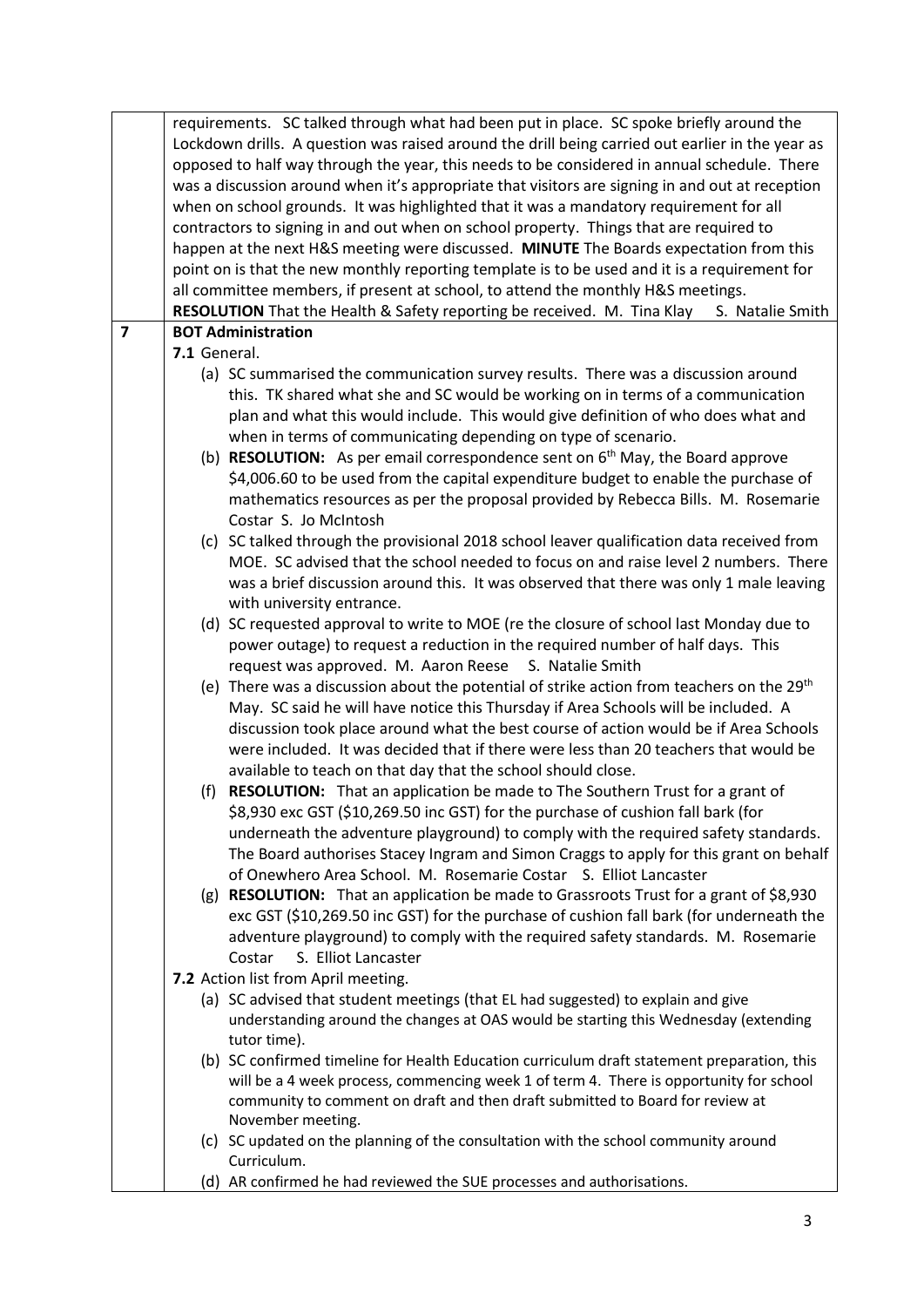|     | (e) SC confirmed he had followed up the reporting to SLT as per the Student Attendance                                                                                            |
|-----|-----------------------------------------------------------------------------------------------------------------------------------------------------------------------------------|
|     | policy.<br>(f) AR talked through the report submitted around the over spend of the renovation to<br>the Hall Rd school house. The over spend detailed as \$18,586, however it was |
|     | suggested that the \$6,900 for the painting that was carried over to the 2019FY should                                                                                            |
|     | also be included in this as it fell outside the total budget approved by the Board for                                                                                            |
|     | this house renovation. There was discussion around this, it was agreed that either                                                                                                |
|     | way there was a significant over spend. It was highlighted that if regular updates and                                                                                            |
|     | reports had of been provided to the school / Board earlier then discussions and                                                                                                   |
|     | decisions could have been made to avoid the over spend, however this did not                                                                                                      |
|     | happen and there has not been the ability to do this as the work has already been                                                                                                 |
|     | completed. It was also highlighted that processes had not been followed which has                                                                                                 |
|     | contributed to the over spend.                                                                                                                                                    |
|     | MINUTE: Any future projects committed to will have: (1) documented scope and                                                                                                      |
|     | costing/budget per area, (2) a single point of responsibility for committing to costs                                                                                             |
|     | and managing the budget, (3) regular reporting against the approved scoping                                                                                                       |
|     | document and budget.<br>(g) SC advised that a process was being put in place to capture EOTC information in the                                                                   |
|     | monthly H&S report. This information had been included in the May report.                                                                                                         |
|     | (h) SC talked through the information he had gathered around reviewing OAS home zone                                                                                              |
|     | and options to consider. It was agreed that the school should ask for the ideal                                                                                                   |
|     | scenario first and everyone agreed that SC propose and move forward with the                                                                                                      |
|     | request.                                                                                                                                                                          |
|     | (i) SC talked through the NCEA data analysis 2019 internals document. SC advised that                                                                                             |
|     | quarter are completed and tracking well. SC talked through the graphs / results. He                                                                                               |
|     | advised that he is still unpacking all the changes being made to NCEA and that he will                                                                                            |
|     | report back once he has completed his review of the changes. SC did mention one of<br>the changes is that 50% of each subject will be external. There was a discussion            |
|     | around this. He also advised that the abolishing of fees was a positive.                                                                                                          |
| (j) | It was confirmed that the Tag & testing scheduled in H&S reporting had been moved to                                                                                              |
|     | July.                                                                                                                                                                             |
|     | (k) SC advised that he had spoken to KF/JM re the drying of the monkey bars each morning,                                                                                         |
|     | they had advised that this was not happening and no requirement to do this. The recent                                                                                            |
|     | incidents on the monkey bars were a result of students putting water on the playground.                                                                                           |
| (1) | SC confirmed that a further step had been added in the process whereby a courtesy                                                                                                 |
|     | confirmation of receiving a care card would be completed where we have contact details<br>for the person who has lodged the care card.                                            |
|     | (m) SC advised that the PLD proposal / survey had been amended and sent out to the                                                                                                |
|     | parent / whanau community today for completing.                                                                                                                                   |
|     | (n) SC confirmed he had emailed a copy of NZCR school engagement survey to RC for the                                                                                             |
|     | subcommittee formed to draft an OAS survey. The committee are meeting this                                                                                                        |
|     | Wednesday at 3pm and will prepare a draft for the next meeting.                                                                                                                   |
|     | (o) JH confirmed that detail about sponsorship for the school fence had gone in the                                                                                               |
|     | school newsletter.                                                                                                                                                                |
|     | (p) SC talked through the Behaviour Report submitted by RB. SC highlighted what RB had<br>found when pulling together the reporting. A process has been put in place to ensure    |
|     | incidents when handled by multiple people were detailed/captured under one                                                                                                        |
|     | incident only. It was determined that this was a good starting point to measure from                                                                                              |
|     | moving forward.                                                                                                                                                                   |
|     | 7.3 Inwards correspondence                                                                                                                                                        |
|     | (a) NZSTA - AGM                                                                                                                                                                   |
|     | (b) Education Gazette 7 May - vol 98 number 7                                                                                                                                     |